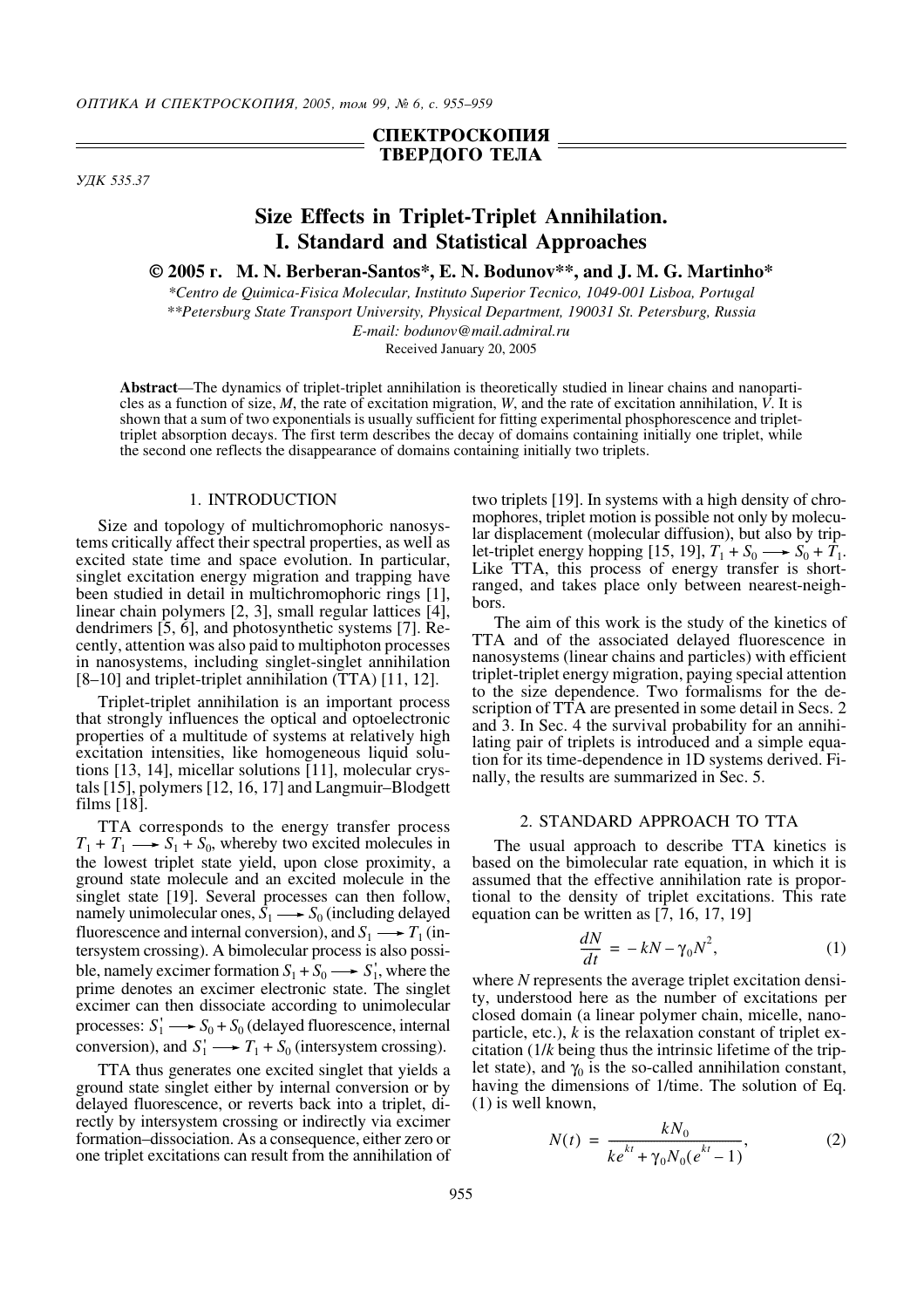where  $N_0$  is the initial number of triplet excitations in the domain.

The typical picture that one has in mind when modeling TTA according to Eq.  $(1)$  is as follows: First, it is usually assumed that, as a result of strong disorder and/or high temperature, the triplet excitations represent, in fact, molecular excitations and the rate constant  $k$  has the meaning of a unimolecular decay rate. Second, it is assumed that the excitations can diffusive within the system. If the diffusion rate is large compared to the rate of nearest-neighbor annihilation, V, the decay is annihilation-controlled, and  $\gamma_0 = V/2$ . On the other hand, if V dominates over the diffusion rate, the process is diffusion-influenced and the effective annihilation constant  $\gamma_0$  is determined not only by the annihilation rate, but also by the pair correlation function of two excitations. In this case the annihilation rate is in general time-dependent, as was discussed in detail in several works  $[7, 20-25]$ .

The above description has limitations, which can become rather important at very low temperatures. At these temperatures, triplet excitations can be delocalized over several molecules and form excitons [26, 27].

In this work, we will study the kinetics of TTA in systems where triplet excitations are strongly localized and represent molecular excitations, and where TTA is sufficiently fast so that the overall process is diffusioninfluenced.

It follows from Eq.  $(2)$  that the phosphorescence intensity, normalized to unity at  $t = 0$ ,  $I_p(t) = N(t)/N_0$ , can be written as a series:

$$
I_P(t) = \frac{1}{1 + \gamma_0 N_0 / k} e^{-kt} + \frac{\gamma_0 N_0 / k}{(1 + \gamma_0 N_0 / k)^2} e^{-2kt} + \frac{(\gamma_0 N_0 / k)^2}{(1 + \gamma_0 N_0 / k)^3} e^{-3kt} + \dots
$$
\n(3)

Analogous but truncated series, containing only two or three terms, are often used in the fitting of TTA observables like time-resolved phosphorescence or triplet-triplet absorption. Note that each term in Eq. (3) decays exponentially with time, and the respective time dependence is determined by the intrinsic relaxation constant,  $k$ , of triplet excitation. Only the amplitude of each term depends on the annihilation constant,  $\gamma_0$ .

#### 3. STATISTICAL APPROACH TO TTA

A more general approach for the description of TTA is the so-called statistical approach, used by Paillotin *et al.*  $[28]$  (see also Refs. 7 and 11). In this approach, ensembles of closed domains (e.g., non-interacting polymer chains, micelles, or nanoparticles) are considered. After pulse excitation and singlet-triplet conversion, each domain contains, on the average,  $N_0$ triplet excitations. Distribution of excitations over domains is given by the Poisson distribution. There are two bimolecular excitation annihilation constants,  $\gamma^{(1)}$  and  $\gamma^{(2)}$ , corresponding to the disappearance of one or two triplets in the annihilation event. It is assumed that excitations in different domains cannot interact with each other. The overall annihilation constant is  $\gamma = \gamma^{(1)} + \gamma^{(2)}$ . After introducing the following parameters:  $r = 2k/\gamma$ and  $Z = N_0(1 + \gamma^{(2)}/\gamma)$ , the phosphorescence intensity,  $I<sub>p</sub>(t)$ , is given by [28]

$$
I_P(t) = \sum_{p=0} b_{p+1} \exp[-(p+1)(p+r)\gamma t/2] =
$$
  
=  $b_1 e^{-kt} + b_2 e^{-\gamma t - 2kt} + b_3 e^{-3\gamma t - 3kt} +$   
+  $b_4 e^{-6\gamma t - 4kt} + b_5 e^{-10\gamma t - 5kt} + ...,$  (4)

where

$$
b_{p+1} = \sum_{m=0}^{\infty} \frac{(-1)^m (p+m)! Z^{p+m} (r+1+2p)}{p! m! (r+p+1)(r+p+2)...(r+p+1+p+m)}.
$$
 (5)

Note that parameters  $b_n$  are always positive.

Both Eqs.  $(3)$  and  $(4)$  are sums of exponentials in time, however the arguments of the exponentials in Eq. (3) do not depend on the TTA constant,  $\gamma$ , while the arguments of the exponentials in Eq. (4) are also functions of the TTA constant.

The dependence of coefficients  $b_p$  on r for two different values of  $Z$  (a measure of the average number of triplet excitations per domain) is shown in Fig. 1. This figure shows that the first two or three terms in Eq.  $(4)$ suffice to describe the experimental decay of phosphorescence. In general the series in Eq. (4) is rapidly convergent.

It was shown previously  $[28]$  that Eq. (4) reduces to Eq. (2) in the limit  $r \rightarrow \infty$  (i.e.,  $2k/\gamma \rightarrow \infty$ ) by putting  $Z = N_0$  and  $\gamma = 2\gamma_0$ . This means that Eq. (1) is valid when the rate of bimolecular annihilation is much smaller than the unimolecular decay rate.

In comparison with the standard approach, the statistical approach is valid even for domains with small dimensions and large annihilation constants, which explains the dependence on  $\gamma$  of the decay constants in Eq.  $(4)$ .

The form of the phosphorescence decay given by Eq. (4) has a simple interpretation. The first term corresponds to domains containing initially only one triplet, therefore they decays exponentially with the rate constant k. The second term reflects the disappearance of do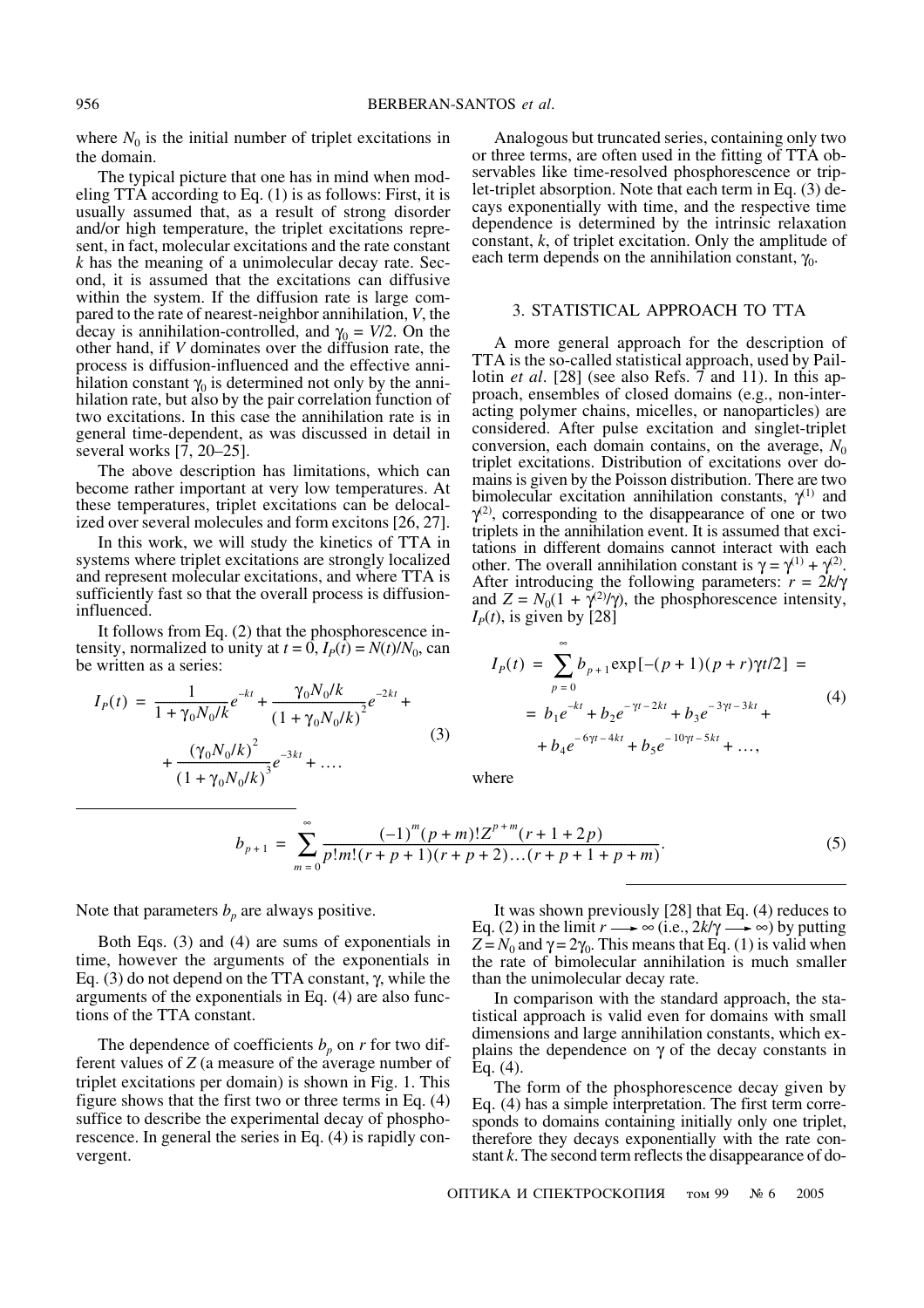mains containing exactly two excitations. Each excitation decays individually with the rate constant k and together with rate constant  $\gamma$ . The third term is the decay of domains containing exactly three excitations. Each excitation decays individually with the rate constant  $k$  and together with rate constant 3γ. The numerical coefficient 3 near  $\gamma$  is the number of ways (in two or three-dimensional cases) by which three excitations can meet in pair collisions. This number is equal to number of pairs that can be formed from three elements (the binominal coefficient),  $C_3^2$ . The *n*th term in the series Eq. (4) is the decay of domains containing exactly  $n$  excitations. Each excitation decays individually with the rate constant  $k$  and together with the rate constant  $C_n^2 \gamma$ , where  $C_n^2 = n(n-1)/2$ is equal to number of pairs that can be formed from  $n$  elements.

The correctness of this interpretation is supported by the following simple scheme: Let  $N_1(t)$ ,  $N_2(t)$ , and  $N_3(t)$  be the numbers of domains containing at time t exactly one, two, and three excitations, respectively. Assume, for simplicity, that TTA always converts two triplets into one triplet. In this case, and owing to TTA and unimolecular decay, domains with three excitations become domains with two excitations and domains with two excitations become domains with one excitation. Hence, the following set of rate equations can be written:

$$
\frac{d}{dt}N_1 = -kN_1 + (\gamma + 2k)N_2,
$$
 (6a)

$$
\frac{d}{dt}N_2 = -(\gamma + 2k)N_2 + (3\gamma + 3k)N_3,\tag{6b}
$$

$$
\frac{d}{dt}N_3 = -(3\gamma + 3k)N_3.
$$
 (6c)

The solution of these equations is

$$
N_3(t) = N_3(0)e^{-(3\gamma + 3k)t}, \tag{7a}
$$

$$
N_2(t) = \left(N_2(0) + \frac{3\gamma + 3k}{2\gamma + k}N_3(0)\right)e^{-(\gamma + 2k)t} -
$$
  
\n
$$
- \frac{3\gamma + 3k}{2\gamma + k}N_3(0)e^{-(3\gamma + 3k)t},
$$
  
\n
$$
N_1(t) = \left(N_1(0) + \frac{\gamma + 2k}{\gamma + k}N_2(0) +
$$
  
\n
$$
+ \frac{(\gamma + 2k)(3\gamma + 3k)}{(\gamma + k)(3\gamma + 2k)}N_3(0)\right)e^{-kt} -
$$
  
\n
$$
- \frac{\gamma + 2k}{\gamma + k}\left(N_2(0) + \frac{3\gamma + 3k}{2\gamma + k}N_3(0)\right)e^{-(\gamma + 2k)t} +
$$
  
\n
$$
+ \frac{(\gamma + 2k)(3\gamma + 3k)}{(3\gamma + 2k)(2\gamma + k)}N_3(0)e^{-(3\gamma + 3k)t}.
$$
  
\n(7c)

The total number of excitations,  $N(t)$ , is

$$
N(t) = N_1(t) + 2N_2(t) + 3N_3(t)
$$
 (8)

and can be written as a series

ОПТИКА И СПЕКТРОСКОПИЯ **том 99**  $N_2$  6 2005



**Fig. 1.** Dependence of coefficients  $b_n$  on r for two different values of Z (proportional to the average number of triplet excitations per domain):  $Z = 2$  (a) and  $Z = 4$  (b). Numbers next to the curves are values of  $p$ .

$$
N(t) = C_1 e^{-kt} + C_2 e^{-(\gamma + 2k)t} + C_3 e^{-(3\gamma + 3k)t}.
$$
 (9)

The coefficients  $C_i$  depend on rate constants  $\gamma$  and k and on the initial number of domains,  $N_1(0)$ ,  $N_2(0)$ ,  $N_3(0)$ , but not on time.

It follows from the comparison of Eqs.  $(9)$  and  $(4)$ that the time dependent multipliers in Eq.  $(4)$  reflect the kinetics of disappearance of domains containing exactly one, two, three, and so on excitations, respectively.

Like the standard approach, the statistical approach does not give any information on how the annihilation constant in a domain (polymer chain, nanoparticle, etc.) depends on the rate of excitation diffusion (*i.e.*, the frequency of hops between nearest-neighbor chromophores in the domain, W), on the rate of nearestneighbor annihilation, V, and on the size (for example, the number of segments,  $M$ , in the polymer chain) and dimension of the domain. To our knowledge, the first and single attempt to answer some of these questions was done in [29], for the case of a one-dimensional lattice and  $V = \infty$ .

#### **4. SURVIVAL PROBABILITY FOR** AN ANNIHILATING PAIR OF TRIPLETS

The survival probability for an annihilating pair of triplets,  $\rho_M^{(2)}(t)$ , diffusing in one-dimensional structures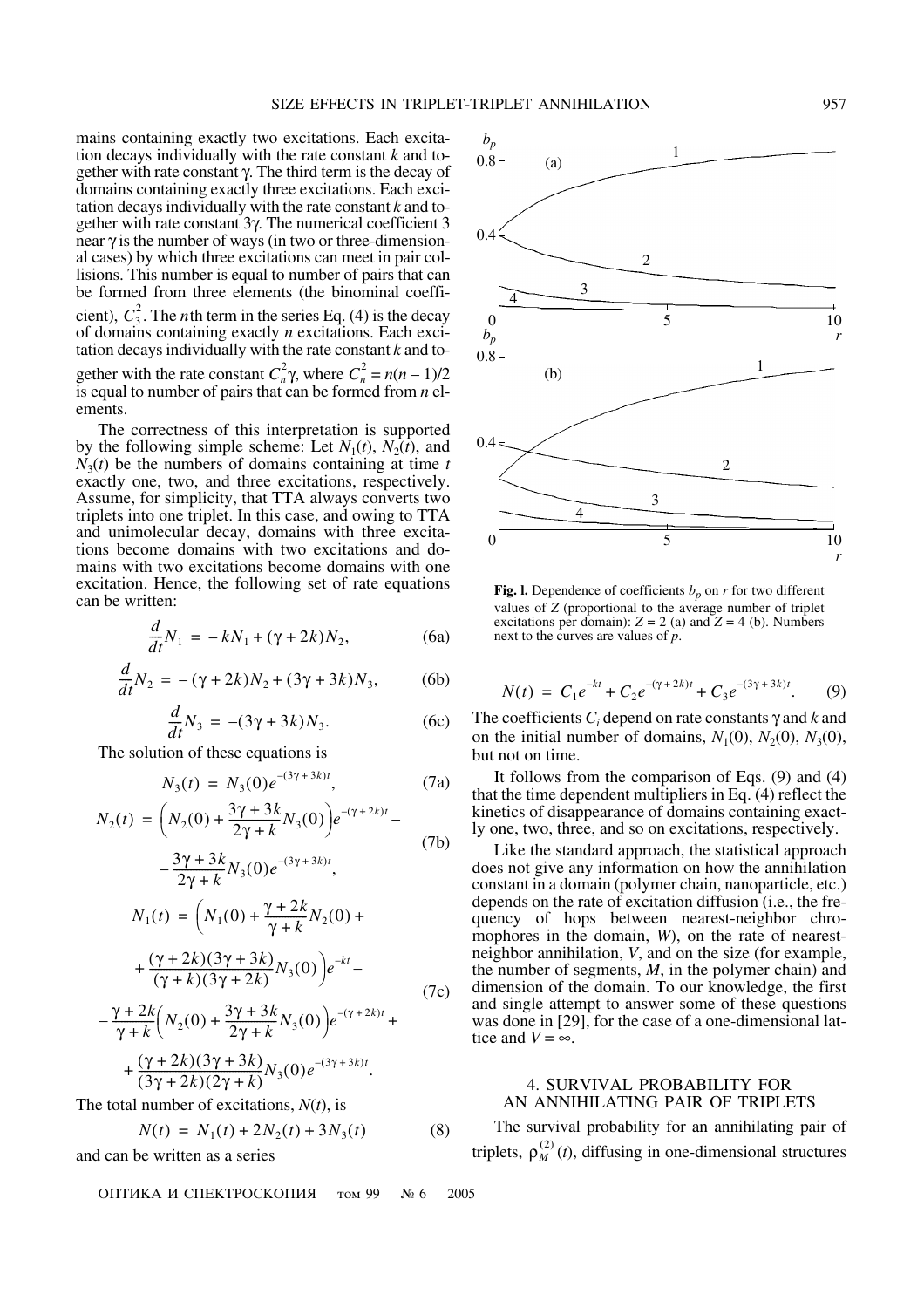

Fig. 2. Survival probability for an annihilating pair of excitations in a linear lattice,  $\rho_M^{(2)}(t)$ , for  $V/W = \infty$ . Exact solution Eq. (10) (solid line *I*) and approximations: Dotted lines 2 and 3 are the approximate decay function Eq. (13) and the long time asymptote Eq. (11), respectively.

(e.g., a polymer chain with  $M$  chromophores) was calculated in Ref. 29. It was assumed that the excitation jumps between neighboring lattice sites with a unit time probability W; when two excitations meet at the same site they immediately annihilate, i.e., the annihilation rate is infinite,  $V = \infty$ . Solution of the master equation for uniform initial excitation in a one-dimensional lattice (a chain), with  $M \ge 1$ , and  $Wt \ge 1$  is

$$
\rho_M^{(2)}(t) = \exp(-2kt)\frac{2^6}{\pi^4} \times
$$
  
\n
$$
\times \left\{ \sum_{l=1}^{\infty} \frac{1}{(2l-1)^4} \exp\left(-(2l-1)^2 \frac{\pi^2 Wt}{M^2}\right) + 2 \sum_{l=1}^{\infty} \sum_{m=1}^{\infty} \frac{1}{((2m)^2 - (2l-1)^2)^2} \times \exp\left(-(2m)^2 + (2l-1)^2 \frac{\pi^2 Wt}{M^2}\right) \right\}.
$$
\n(10)

Note the important fact that Eq.  $(10)$  depends on the combination of parameters  $Wt/M^2$ .

The asymptotes of the survival probability at short and long times are

$$
\rho_M^{(2)}(t) = \exp(-2kt) \begin{cases} 1 - \frac{4\sqrt{2}}{\sqrt{\pi}} \sqrt{\frac{Wt}{M^2}}, & \frac{Wt}{M^2} \le 1, \\ \frac{2^6}{\pi^4} \exp(-\pi^2, \frac{Wt}{M^2}), & \frac{Wt}{M^2} \ge 1. \end{cases}
$$
(11)

The long time asymptote can be obtained from simple considerations. On the average, each of two excitations can freely move in half of the chain, whose size is  $M/2$ . After collision in the middle of the chain, one or two excitations disappear. Therefore, to a first approximation, the motion of every excitation is equivalent to motion along a chain of length  $M/2$  that contains a quencher at one end. The rate of excitation quenching at this end is infinite,  $V = \infty$ . The kinetics of excitation decay in this case was previously obtained [30] and its long time asymptote for large M is  $(8/\pi^2)$ exp $(-\pi^2 W t/M^2)$ . This asymptote coincides with asymptote Eq. (11) to a numerical coefficient.

Based on the interpretation of series Eq. (4), and comparing the long time asymptote Eq.  $(11)$  with the second term of series Eq.  $(4)$ , we obtain the dependence of the annihilation rate constant,  $\gamma$ , on the unit time probability of jump between nearest-neighbor sites,  $W$ , and on the size of a one-dimensional lattice (a chain),  $M$ ,

$$
\gamma = \pi^2 W / M^2. \tag{12}
$$

Indeed, the annihilation rate constant should decrease as the size of the domain increases.

After careful numerical calculations of Eq. (10) and taking into account the asymptotes  $(11)$ , we obtained the approximate equation for  $\rho_M^{(2)}(t)$ ,

$$
\rho_M^{(2)}(t) = \exp(-2kt) \left\{ \left( 1 - \frac{2^6}{\pi^4} \right) \times \times \exp\left[ -\frac{4\sqrt{2}}{(1 - 2^6/\pi^4)\sqrt{\pi}} \sqrt{\frac{Wt}{M^2}} - \left( 30 \frac{Wt}{M^2} \right)^{3/2} \right] + \frac{2^6}{\pi^4} \exp\left[ -\pi^2 \frac{Wt}{M^2} \right] \right\},
$$
\n(13)

which reproduces the exact solution (10) with high precision (better  $2\%$ ) at all times (see Fig. 2). Equation (13) gives the correct time dependence of the second term in Eq.  $(4)$ . The higher terms in Eq.  $(13)$  decrease faster, first two terms suffice to describe the experimental decay of phosphorescence.

#### 5. CONCLUSION

In this paper, triplet-triplet annihilation was studied. In particular, the dependence of annihilation rate constant on nanoparticle size,  $M$ , on the rate of excitation migration, W, and on the rate of excitation annihilation, V, was obtained in 1D systems.

We showed that the usual TTA observables (phosphorescence, triplet-triplet absorption), are well described by a sum of two exponentials. The first term describes the decay of domains containing exactly one exwhile the second one reflects the citation. disappearance of domains containing exactly two excitations. The higher terms of the infinite series expansion, describing domains containing three or more excitations, decay much faster and can be omitted (especially in the case of relatively low intensity excitation).

In Sect. 4, the diffusion-influenced limit ( $V \ge W$ ) was considered where the rate of nearest-neighbor annihila-

ОПТИКА И СПЕКТРОСКОПИЯ том 99  $N_2$  6 2005